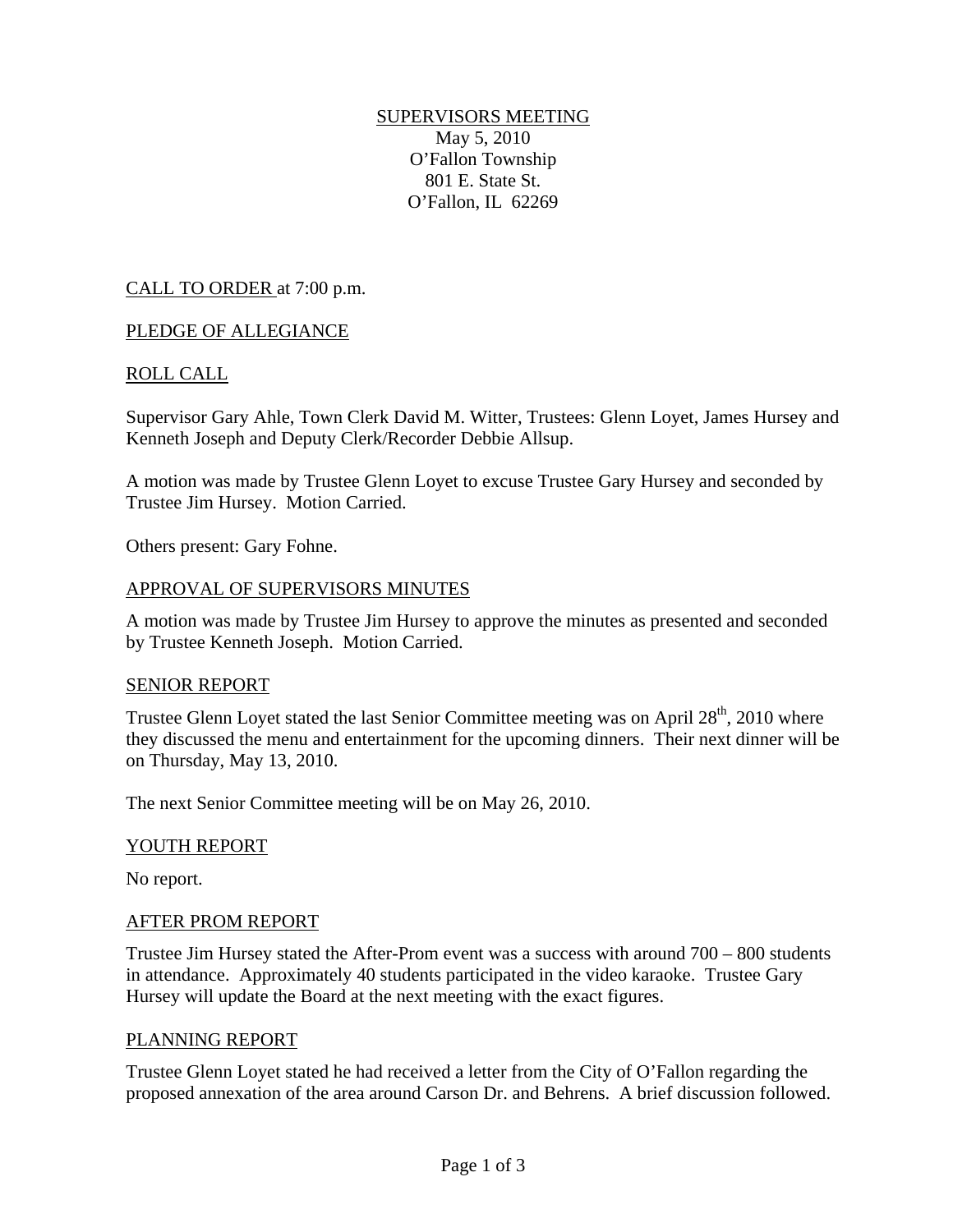# TRUSTEES REPORT

No report.

# TOWN CLERK REPORT

No report.

# SUPERVISORS REPORT

Supervisor Ahle stated he had received an invitation from Gonzales inviting the Board and their families to a night out at the Grizzlies game on May  $15<sup>th</sup>$ , 2010. Anyone interested in attending should contact the office by the end of the week.

The Census Bureau has completed using our facility as a training center. They had occupied our building everyday for several of weeks.

# UNFINISHED BUSINESS

Supervisor Ahle stated the budget for the next fiscal year will be posted during the month of March. A brief discussion followed. A motion was made by Trustee Glenn Loyet to accept the tentative budget and seconded by Trustee Kenneth Joseph. Roll Call: Loyet – aye; J. Hursey – aye; Ahle – aye; Joseph – aye and G. Hursey – aye. Motion Carried.

Supervisor Ahle stated he had delivered the Economic Interest Statements received in our office to Bob Delaney's office at the county.

# NEW BUSINESS

Township Officials of Illinois Risk Management Association (TOIRMA) has sent their annual invoice in the amount of \$18,923 which has remained the same for 3 consecutive years. A motion was made by Trustee Glenn Loyet to approve the payment to TOIRMA and seconded by Trustee Jim Hursey. Roll Call: Loyet – aye; J. Hursey – aye; Ahle – aye and Joseph – aye. Motion Carried.

# APPROVAL OF SUPERVISORS BILLS

| Town Fund                 | \$25,131.17 |
|---------------------------|-------------|
| <b>General Assistance</b> | 1,872.21    |

Trustee Glenn Loyet made a motion to authorize the bills of the Supervisor and seconded by Trustee Jim Hursey. Roll Call: Loyet – aye; J. Hursey – aye; Ahle – aye and Joseph – aye. Motion Carried.

# PUBLIC INPUT

None.